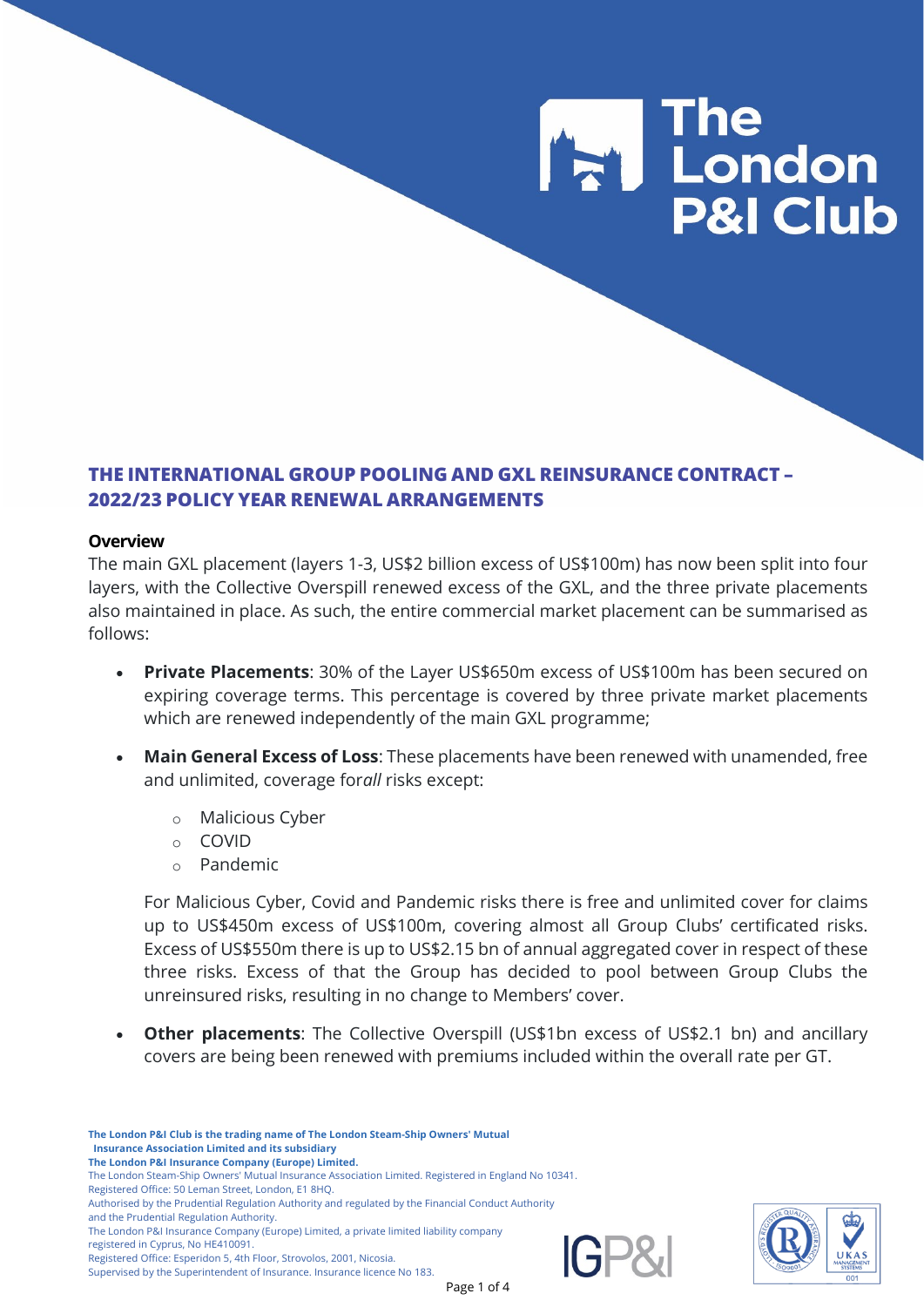The Group's Bermudan based reinsurance captive Hydra continues to support the Group through its risk retention within the lower Layers of the Group's reinsurance structure. The Group's strategy of placing a share of the reinsurance programme on a stand-alone basis through the use of private placements has also continued to give shipowners greater stability in a year when market sentiment has been volatile as a result of the impact of the COVID-19 pandemic, increased severity of pool claims and market coverage issues.

The difficult prevailing market conditions and the need to maintain the broadest cover available have led to significant rate rises for 2022. In this regard whilst rates for shipowners have increased by an average of 33% year-on-year, the new rates are similar to those rates per gt in 2014/15.

# **Individual Club retention and GXL programme attachment**

Individual Club retention remains unchanged for the 2022/23 policy year at US\$10 million, as does the structure of the Pool and the attachment point for the GXL programme.

# **Reinsurance structure 2022**

One of the three current Private Placements (together totalling 30% of US\$650m excess US\$100m) was due for renewal for the 2022 policy year. Renewal of this layer was secured early in the process on the basis of no change to coverage, and with the incumbent market. The remaining two private placements each have at least one more year to run.

With regard to the 70% balance of the expiring Layer 1 and the expiring Layers 2 and 3 of the previous structure a change was negotiated with the reinsurance markets, as follows:

- The expiring Layer 1 (US\$650m excess of US\$100m) has been split into a new Layer 1 (US\$450m excess of US\$100m) and a new Layer 2 (US\$200m excess of US\$550m).
- The US\$100m AAD (retained by the Group's captive Hydra), within the 70% market share of Layer 1 of the programme remains in place.
- Excess of the new Layer 2, the layers remain as US\$750m excess of US\$750m (Layer 3), and US\$ 600m excess of US\$ 1.5bn (Layer 4). Both these Layers are placed 100% in the market.

There was no change to the Collective Overspill layer, which provides US\$1bn of cover excess of US\$2.1bn.

As noted within the Overview above, in the two years since the inception of the expiring GXL programme, reinsurers have introduced market-wide coverage restrictions in respect of Malicious Cyber, Covid-19 and other new Pandemics. Within the GXL for 2022, the Group have secured a significant level of cover, as follows:

- The new Layer 1 has been put in place with no amendment to coverage for the 2022 year, resulting in free and unlimited reinsurance for all losses including those arising from Malicious Cyber, Covid-19 and Pandemic losses up to US\$ 550m per vessel.
- Within Layers 2, 3 and 4, free and unlimited cover for all losses, but for those arising from Malicious Cyber, Covid-19 and Pandemics where each layer has an annual aggregate limit in place, totalling US\$2.15bn in annual aggregate cover for these risks across these three layers.



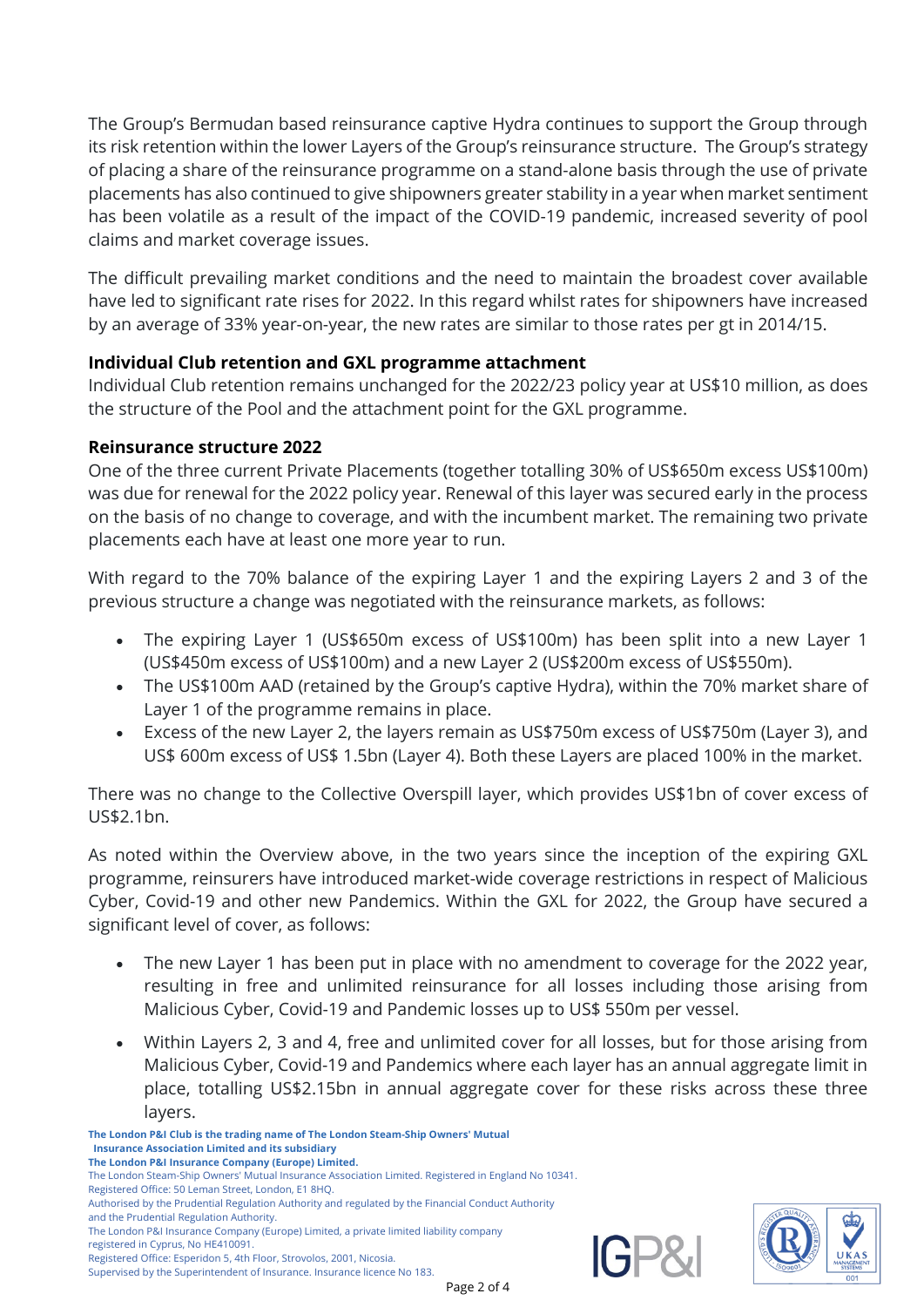• As set out in the Overview, Group Clubs have agreed to Pool any losses that exceed the annual aggregate limit recoverable from the GXL, resulting in no change to Member cover.

## **Hydra participation**

Hydra continues to provide cover within the pooled layers of the programme and a US\$100 million AAD in the 70% market share of layer 1 of the GXL programme.

### **MLC cover**

The MLC market reinsurance cover is being renewed for 2022 at competitive market terms, with the premium included in the overall reinsurance rates charged to shipowners.

### **War cover**

The excess War P&I cover will be renewed for 2022 for a period of 12 months. Again, this will be included in the total rates charged to shipowners.

### **2022 GXL programme structure**

The diagram below illustrates the layer and participation structure of the GXL programme for 2022.



**The London P&I Club is the trading name of The London Steam-Ship Owners' Mutual Insurance Association Limited and its subsidiary**

- **The London P&I Insurance Company (Europe) Limited.**
- The London Steam-Ship Owners' Mutual Insurance Association Limited. Registered in England No 10341. Registered Office: 50 Leman Street, London, E1 8HQ.

Authorised by the Prudential Regulation Authority and regulated by the Financial Conduct Authority and the Prudential Regulation Authority.

The London P&I Insurance Company (Europe) Limited, a private limited liability company

registered in Cyprus, No HE410091.

Registered Office: Esperidon 5, 4th Floor, Strovolos, 2001, Nicosia. Supervised by the Superintendent of Insurance. Insurance licence No 183.